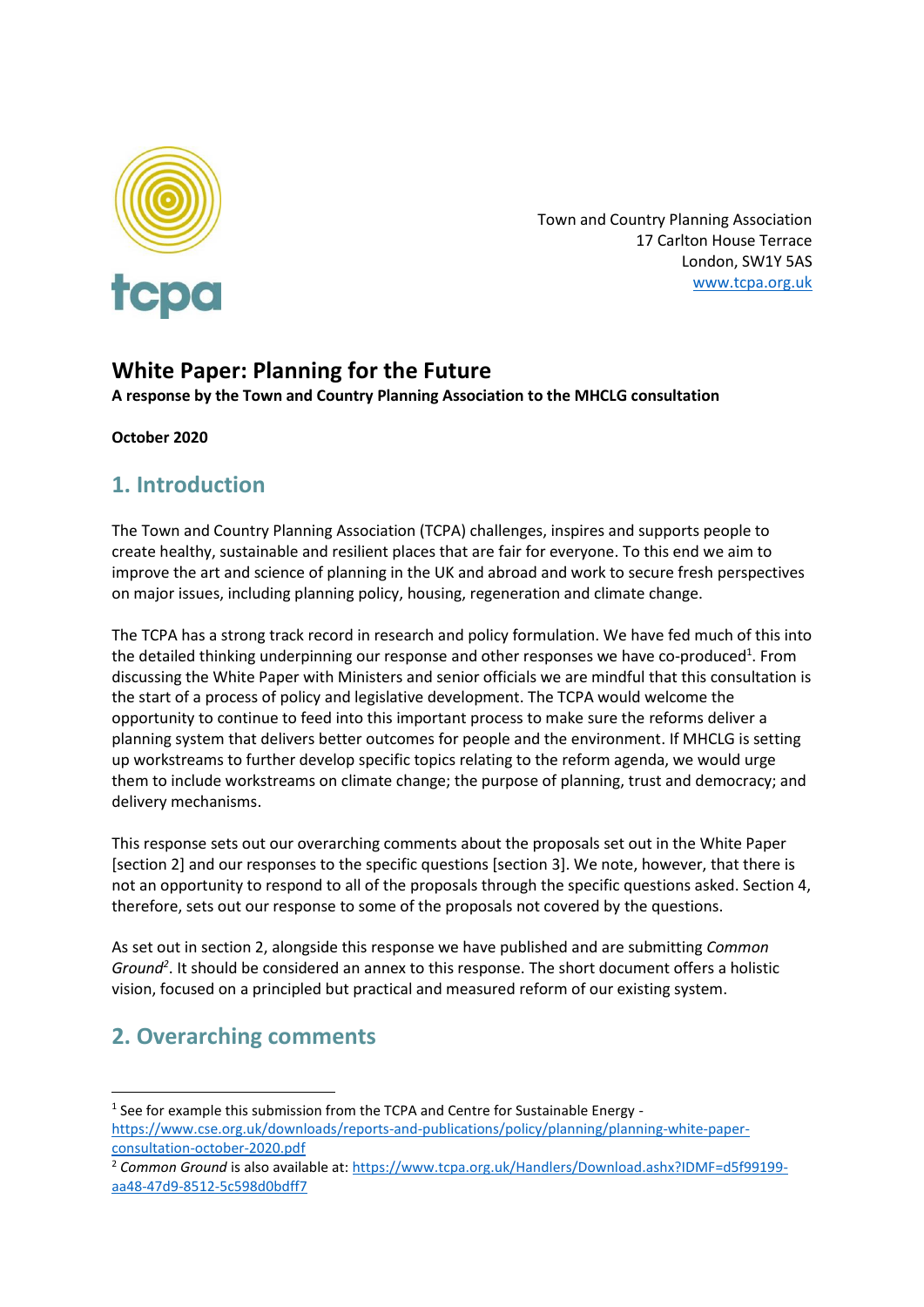As the White Paper recognises, planning is important. What we build and where we build it affects our health and well-being as well as the natural environment and climate change. It is therefore vital the system can support the creation of high quality and affordable places. It is also vital that the system gives local communities real power over the decisions that affect them most.

The White Paper states the reforms attempt to rebuild trust in the planning system and promote good design. While these aspirations are important, we are concerned that they are not supported by the specific proposals set out in the White Paper. Instead, the specific proposals focus on streamlining processes and removing key opportunities for participation like the right to be heard in person at planning inquires. Taken as whole, therefore, the TCPA does not support the direction of travel set out in White Paper which we believe would be both disruptive and threaten the core public interest objectives of the system. We also note that proposal would be implemented in the context of the continued expansion of permitted development, which undermines both local democracy and basic housing standards.

#### **The need for clarity and consensus on the purpose of planning**

Clarity about the purpose of the planning system is essential to inform the reforms and in guiding a new system once it is in place. Reforms to the planning system must put in place a clear, statutory purpose for planning which focuses on sustainable development and health and well-being of all of us.

The new purpose of planning should be "to positively promote the long-term sustainable development of the nation and the health, safety and wellbeing of individuals. Within this, 'sustainable development' should mean: a) managing the use, development and protection of land, the built environment and natural resources in a way which enables people and communities to provide for their social, economic and cultural wellbeing while sustaining the potential of future generations to meet their own needs; and b) promoting social justice and reducing inequality." 

Clarity around the purpose of planning would help restore confidence that decisions were in the wider public interest and not dominated by needs of developers. It would give all parties confidence that the system was about making healthier more sustainable places and not just about housing numbers.

#### **A holistic approach to planning reform**

We recognise that the White Paper states that the proposals "have not comprehensively covered every aspect of the system"<sup>3</sup>. But in the Prime Minister's foreword it states it is time to "tear [the system] down and start again". By not setting out a comprehensive package of reforms it is difficult to fully understand how the proposals can aim to tackle the challenges highlighted, or deliver the aspirations of, the White Paper.

We agree there is a need for reform, but we do not believe that the White Paper is the right starting point for the reform. Alongside this response to the consultation, therefore, we have published *Common Ground<sup>4</sup>* , which offers a holistic vision, focused on a principled but practical and measured reform of our existing system. We believe that the vison it sets out would secure better outcomes

<sup>3</sup> Paragraph 6.2 of the 'web accessible' version of the Planning White Paper available at [https://assets.publishing.service.gov.uk/government/uploads/system/uploads/attachment\\_data/file/907956/](https://assets.publishing.service.gov.uk/government/uploads/system/uploads/attachment_data/file/907956/Planning_for_the_Future_web_accessible_version.pdf) Planning for the Future web accessible version.pdf

<sup>4</sup> *Common Ground* is also available at: [https://www.tcpa.org.uk/Handlers/Download.ashx?IDMF=d5f99199](https://www.tcpa.org.uk/Handlers/Download.ashx?IDMF=d5f99199-aa48-47d9-8512-5c598d0bdff7) [aa48-47d9-8512-5c598d0bdff7](https://www.tcpa.org.uk/Handlers/Download.ashx?IDMF=d5f99199-aa48-47d9-8512-5c598d0bdff7)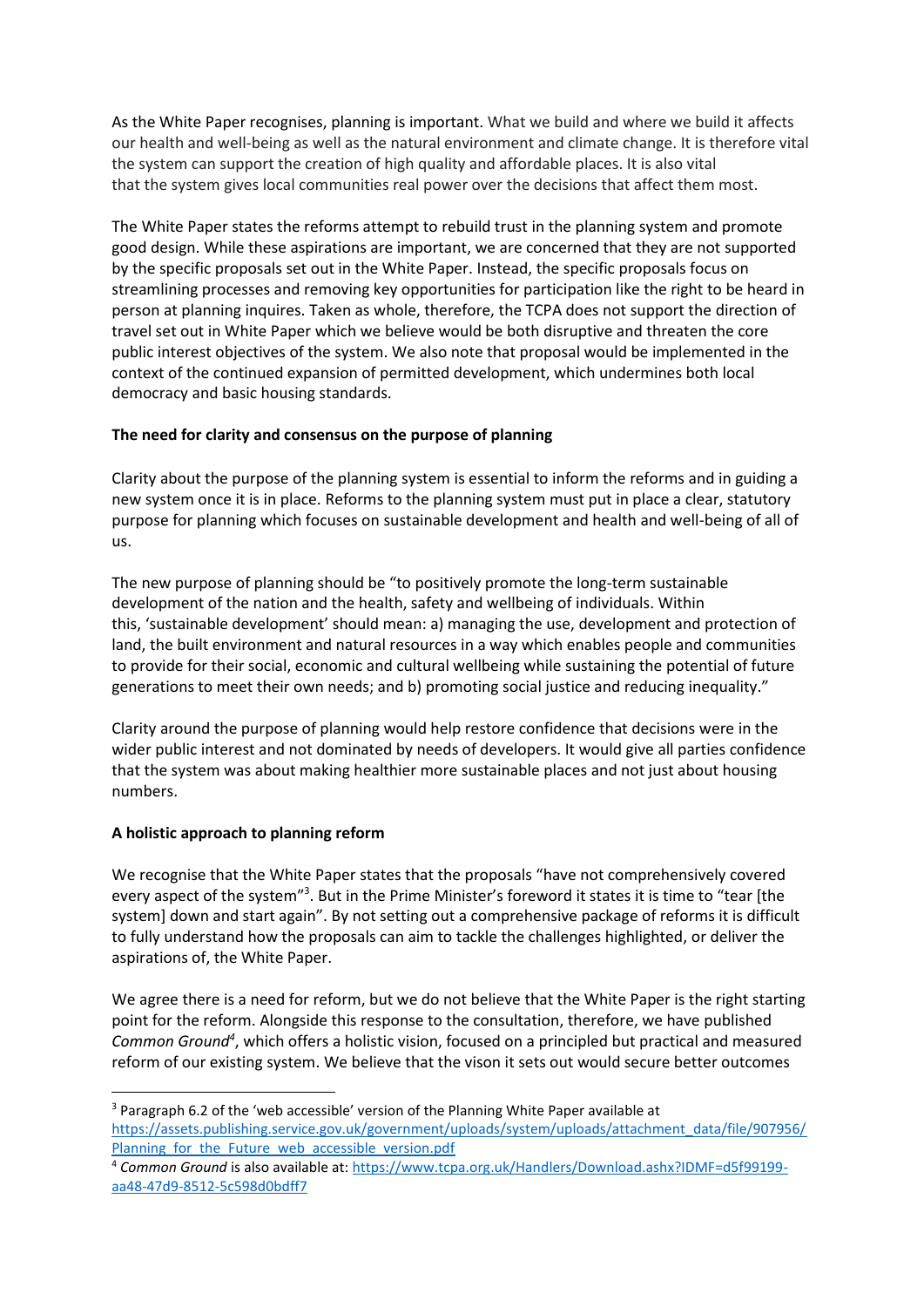for people and would begin to restore public trust in the planning process. It is not a detailed paper, but rather an indication of an alternative approach. It is an attempt to build a wider consensus for change, which is vital in securing a lasting settlement in the public interest. *Common Ground* should be considered to be an annex to this submission.

If the government is to pursue the proposals set out in the White Paper, before taking any of them forward it is essential that further work is undertaken to address the gaps so reform is not undertaken in a piecemeal manner. These gaps include the future of strategic planning and the delivery mechanisms for securing the delivery of new communities.

The White Paper also fails to make links with other important government documents, such as the 25 Year Environment Plan and the Flood and Coastal Erosion Risk Management Strategy. Planning should be seen as a crucial tool to implementing elements of these Plans, including but not limited to, Local Nature Recovery Strategies, a Nature Recovery Network and strategic coastal realignment. It is disappointing that the proposals do not identify the role of local plans and strategic planning in delivering these commitments.

## **3. Responses to specific questions and proposals**

#### *Question 3. Our proposals will make it much easier to access plans and contribute your views to planning decisions. How would you like to find out about plans and planning proposals in the future?*

We acknowledge the aspiration in the White Paper to make planning more accessible and we recognise that digital tools will help make planning more accessible for some people. We believe that a combination of approaches is needed to ensure people are not excluded.

#### *Question 5. Do you agree that Local Plans should be simplified in line with our proposals?*

No – We agree that there is a need to make local plans more accessible and visually engaging, but they need to be about much more than simply allocating land for development. The Planning White Paper recognises the importance of planning and the impact places have on people's mental and physical health. It goes on to propose that local plans will become shorter and "limited to no more than setting out site- or area- specific parameters and opportunities"<sup>5</sup>. Development management policies will sit at the national level. But then it is envisaged that requirements should be "machine readable"<sup>6</sup> .

Local plans should set out positive visions for the future of areas. There is therefore a need for clarification about how local plans and decision making will take into consideration important issues such as the impact of proposed development on health and wellbeing and climate change. For example, how can positive policies about active travel or climate change, which may be set out in the National Planning Policy Framework, be taken into consideration for schemes coming through in 'growth' or 'renewal' zones? How will the new system make sure local plans are ambitious about promoting equality and reducing socio-economic exclusion? How will the detailed evidence carbon reduction measures be handled and expressed?<sup>7</sup>

 $5$  Paragraph 1.16, 5<sup>th</sup> bullet point of the web accessible version of the White Paper

<sup>6</sup> Paragraph 2.15 of the web accessible version of the White Paper

 $<sup>7</sup>$  For a detailed explanation and solution to this problem please see our joint response with the Centre for</sup> Sustainable Energy available at [https://www.cse.org.uk/downloads/reports-and](https://www.cse.org.uk/downloads/reports-and-publications/policy/planning/planning-white-paper-consultation-october-2020.pdf)[publications/policy/planning/planning-white-paper-consultation-october-2020.pdf](https://www.cse.org.uk/downloads/reports-and-publications/policy/planning/planning-white-paper-consultation-october-2020.pdf)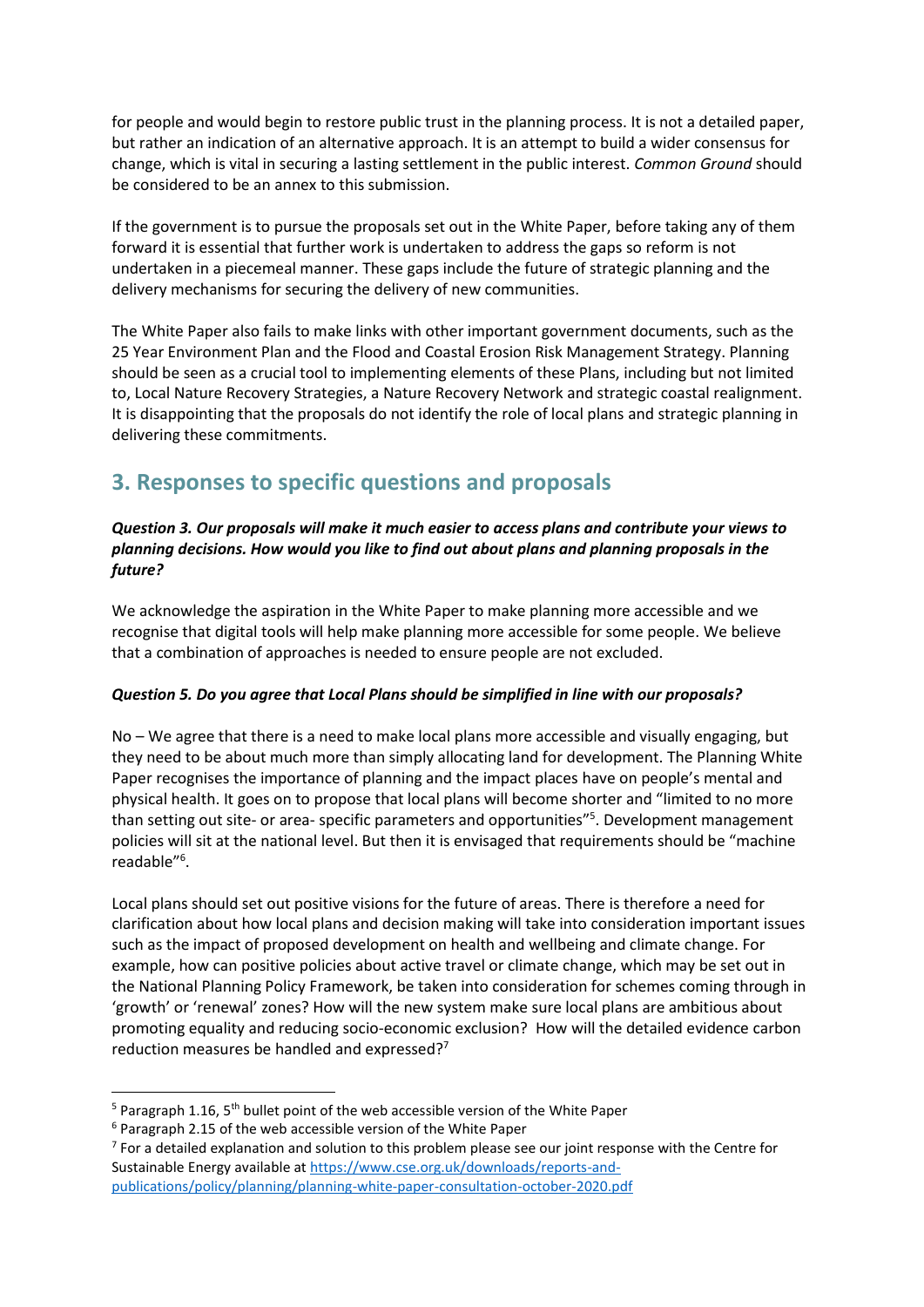If the reformed system is to deliver better outcomes, which is the aspiration of the White Paper and one we share, there needs to be assurances that those outcomes will not be solely based on local design guides. Plans need to address much more than just housing design and ensure that climate and human health are at the heart of planning for transport, employment, minerals and waste.

In light of the importance of local design guides in the new system, and to make sure that they carry sufficient weight and local communities are central to their development, the proposals should be revised so that local design guides must be developed for inclusion in the local plan with the status of development plan documents, rather than it being seen as a 'twin track' approach.

Both design guides and local plans should be underpinned by strong, legally binding minimum standards on all issues which determine the decency of our homes, including minimum space, access to green areas, fire safety, climate change, walkable neighbourhoods and air pollution. These should be defined at the national level to ensure that all new homes support the health and wellbeing of their residents. Doing so would bring clarity to confusing systems and demonstrate how seriously the government takes these issues.

#### *Question 6. Do you agree with our proposals for streamlining the development management content of Local Plans, and setting out general development management policies nationally?*

No – While we support the proposal that local plans should not needlessly repeat high level national policy there must always be scope for detailed development and implementation of local development management policies based on diversity of places and local people's aspirations. Local plans should set out a vision for a positive future for the area they cover and should be able to include the policies necessary to enable development and growth considered to be appropriate in the context of that plan.

If development management policies can only be set out at the national level, the quality of outcomes for communities would depend entirely on the quality of those policies. Since the White Paper gives no sense of the scope or content of these national policies, it is not possible to form a judgement on their merit. We are concerned, however, that centralised national policies undermine local choice, democratic control and, therefore, wider public trust in the system.

#### *Question 7(a). Do you agree with our proposals to replace existing legal and policy tests for Local Plans with a consolidated test of "sustainable development", which would include consideration of environmental impact?*

No – Without understanding the detail of a "simplified process for assessing the environmental impact of plans" we cannot support the new consolidated test. We recognise, however, that there is scope to improve on the current approach, but the proposal to replace the current tests needs further development.

We strongly support the provisions of the Strategic Environmental Assessment regulations and any new system would need to have at least as wide assessment scope and include, if not strengthen, requirements for public participation. Such an assessment framework must be proscribed in law and should be the key method for the consideration of the wide range of factors necessary for successful local plans, such as carbon and health evidence.

#### *Question 7(b). How could strategic, cross-boundary issues be best planned for in the absence of a formal Duty to Cooperate?*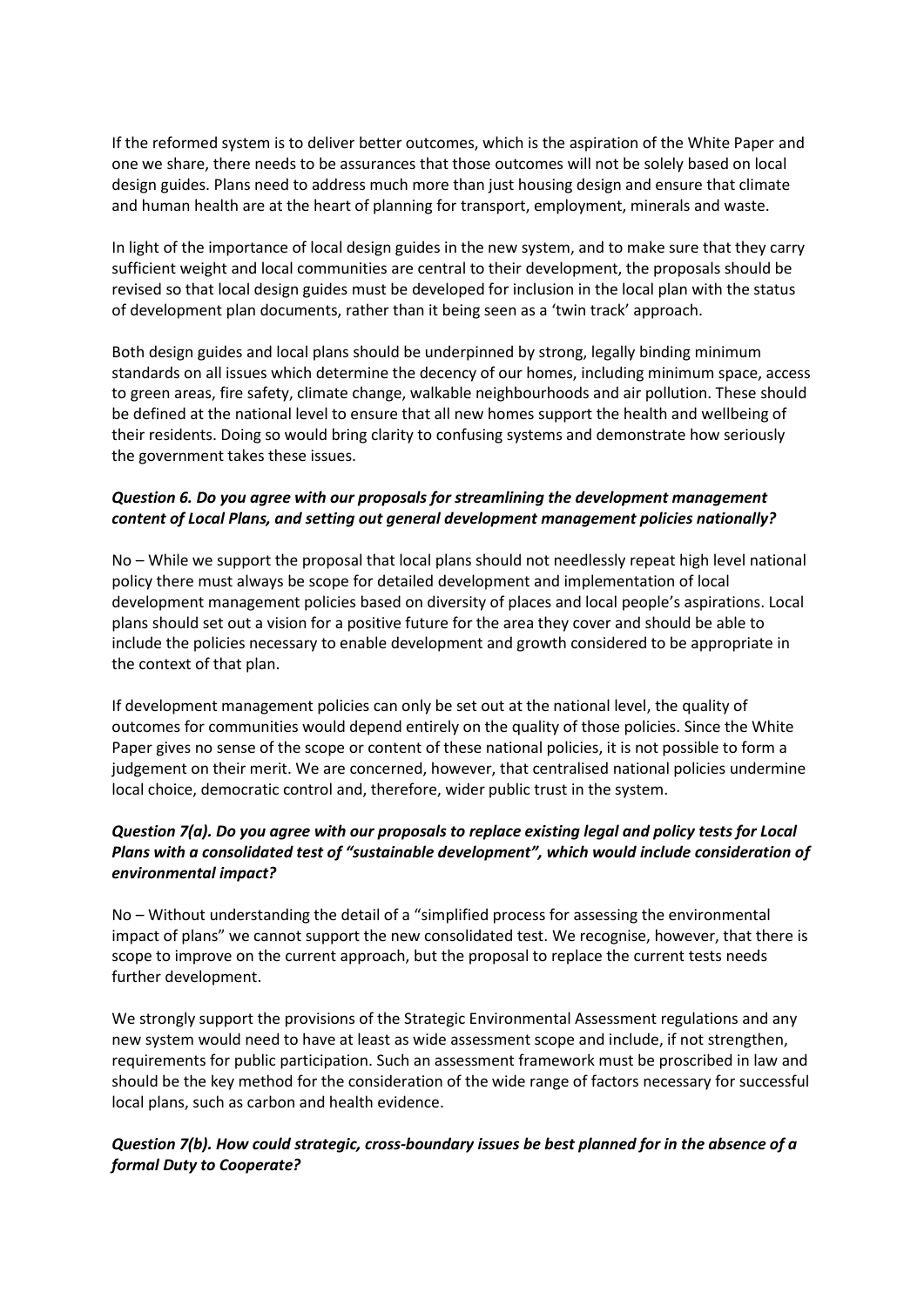Planning in England should consist of four interlocking tiers, each with a defined focus and governance arrangements and each designed to support the activities of the other. This framework may be read by some as 'top-down' imposition, but this would not be the case because this proposed system is designed to locate the bulk of the decisions which matter to people at the Local Plan level.

Sub-regional and national plans would provide a vital source of key data on national and strategic growth issues as well strategic constraints. They would synthesise and make transparent the differing national policies which shape local development, allowing local communities, for the first time, to understand what is going to happen to them and what they can do about it.

The two new tiers recommended below would also support local planning to be more effective, because local planning authorities and local communities would have confidence that they will be supported, and not frustrated, by the decisions taken in 'another place' or by another body. To bridge the strategic gap that exits now, these higher-level plans would have to be considered in the preparation of Local Plans.

The structure would operate as follows:

**National Sustainable Development Plan**: The National Sustainable Development Plan (NSDP) would have three core objectives:

- To provide a long-term and integrated strategy to guide the sustainable development of the nation. This would involve expressing on a map the planning implications of all the government's national strategies that are relevant to development, including the Industrial Strategy, the 25 Year Environment Plan, the Infrastructure Needs Assessment, NHS and public health strategies, etc. The NSDP would provide the opportunity, for the first time, to set out a national housing strategy that could indicate preferred areas of search for strategic growth.
- To work with other national agencies (including the Office for National Statistics, the Environment Agency, the Infrastructure and Projects Authority, etc.) in order to collate and map all the data that already exists and is essential for effective planning, including economic and demographic data and data on water resources, transport, flood risk, health, social exclusion, and regional inequalities. The data should be presented in map form, made accessible to everyone and thus reducing the need for local planners to produce their own data.
- Responsibility for preparing National Policy Statements would shift from government departments to the National Infrastructure Commission, and they would be prepared in the context of the NSDP. These documents would be subject to our ambitions for increased community participation and would require separate parliamentary approval. The definition of Nationally Significant Infrastructure Projects would be returned to the focused original description set out in the 2008 Planning Act. The need to retain National Policy Statements as separate documents rather than integrated into a national plan is not logical, but it does reflect the special legal status of National Policy Statements in decision-making.

The NSDP should be revised every five years and approved by Parliament by positive resolution. It should be prepared by an enhanced and refocused National Infrastructure Commission and informed by a 'national conversation' about the needs of the country.

**Sub-regional strategic plans**: The current system in England sees a variety of strategic approaches, from statutory arrangements in London to informal non-statutory arrangements in some shire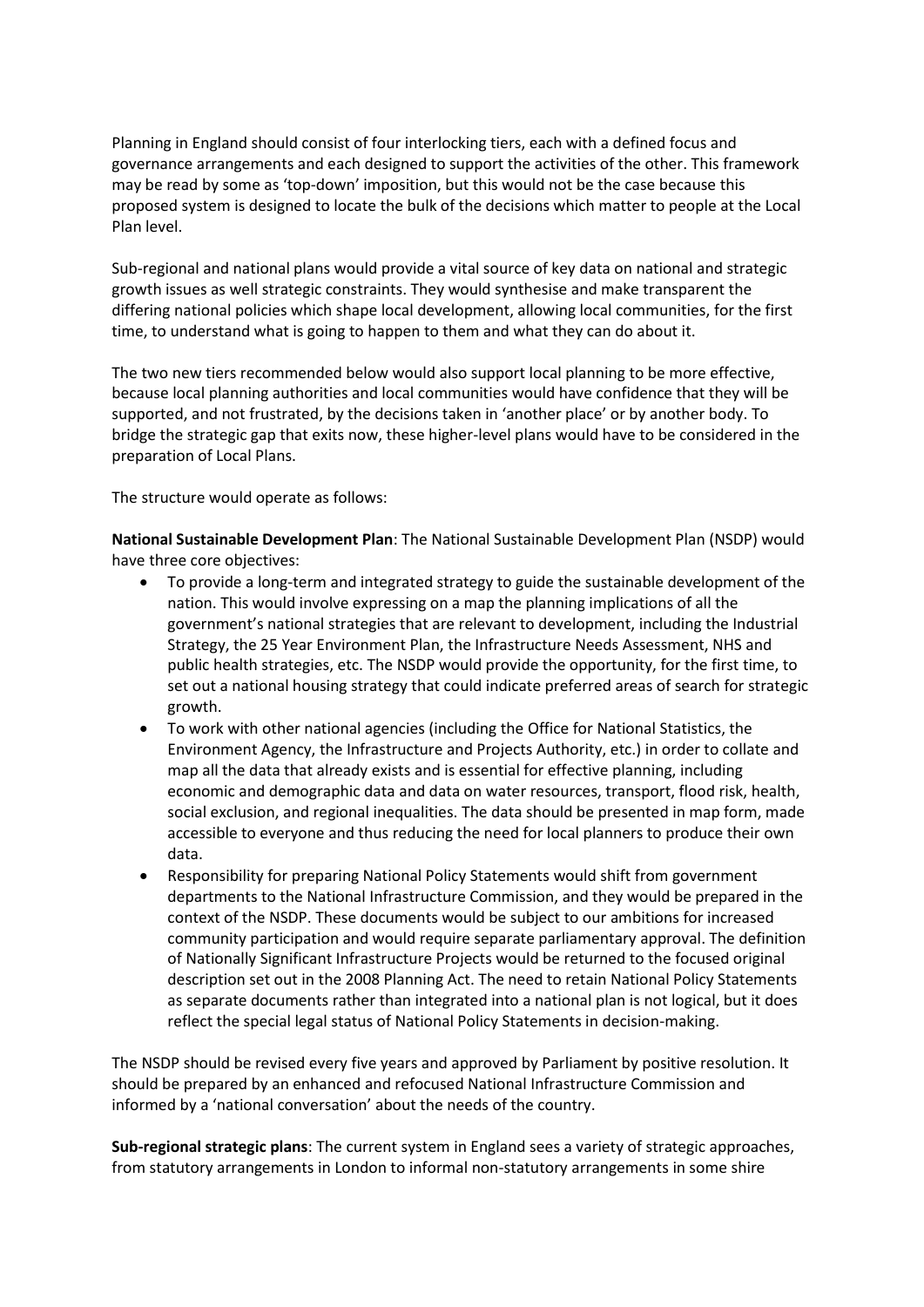counties. We are clear that the model of strategic planning in London, with the accountability offered by the Greater London Authority and the formal relationship between the London Plan and borough Local Plans, is the most logical and democratic way to organise strategic planning. We are also clear that a return to the standard regions of England, arbitrary though they were, would be a marked improvement on the current chaotic arrangements. We also recognise that at present there is little political consensus favouring the creation of such a regime outside of Greater London.

In this context the current ad hoc system could be improved by making it clear that strategic plans should:

- be adopted by combined authorities, county councils, unitary authorities and joint committees;
- be focused on strategic issues and provide clear guidance for Local Plan preparation, including identifying strategic growth areas and areas of significant constraint;
- be prepared having full regard to the NSDP;
- be subject to public examination;
- be approved by each constituent authority; and
- have a clear and direct form of democratic accountability to communities.

**Local development plans**: Within these proposed tiers, the Local Plan would remain the key statutory development plan for an area. It would reflect the ambition for a people-centred plan capable of being the key co-ordinating strategy for a locality and integrating the ambitions of other agencies in relation to issues such as health and wellbeing, as well as jobs, housing and the environment.

**Neighbourhood Plans**: Neighbourhood Plans should remain a central and powerful tool for community planning with no reduction in their legal status in decision making. Such plans should be subject to the same legal requirements as Local Plans in relation to sustainable development and other issues including climate change.

#### *Question 8(a). Do you agree that a standard method for establishing housing requirements (that takes into account constraints) should be introduced?*

No - The TCPA strongly supports an evidence based and nationally agreed methodology for housing forecasting in local plans. We also believe that this methodology should be based primarily on demographic data on household formation rates and should be supplemented by data on hidden households and local housing needs. Priority should be given to those in greatest housing need through a range of tenures including a central role for socially rented homes. These requirements need to be set against local environmental and infrastructure constraints to arrive at sustainable and realistic target.

This process is complex and not susceptible to a single simplistic method. The government should consider how expert support for local authorities in setting housing numbers could be provided, drawing on the experience of those involved in the short-lived National Housing and Planning Advice Unit

Ultimately, however, we would highlight that it is not possible to isolate a standard method for housing needs from the methods of delivering homes in a coherent strategic framework. The standard method may drive higher housing land allocations, but without a clear linkage to subregional apportionment and effective delivery vehicles it will not ensure the homes we need get built. Delivering a credible framework for higher housing delivery in areas such as the South East of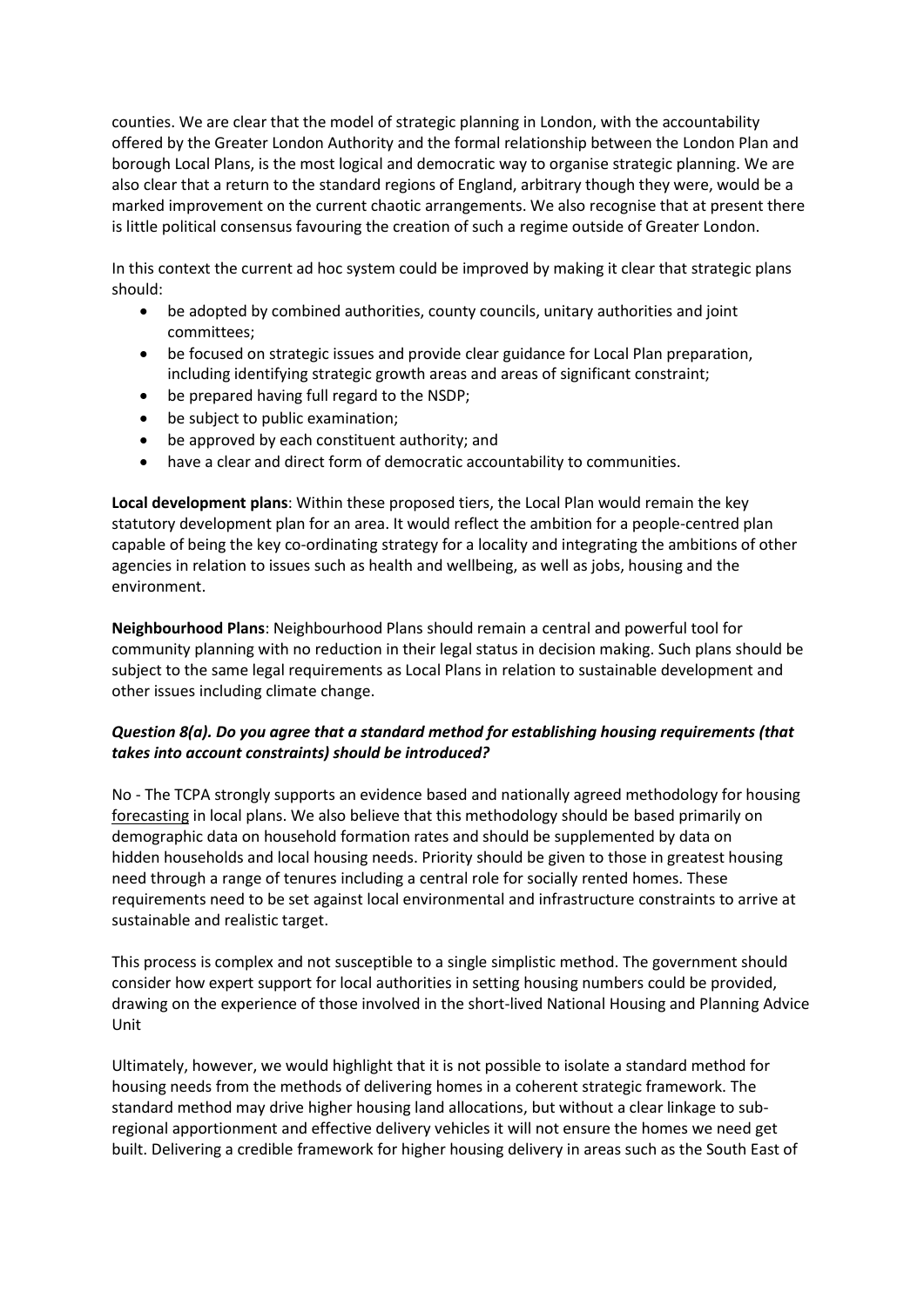England should not be isolated from the wider environmental and infrastructure constraints which exist in these areas.

### *Question 8(b). Do you agree that affordability and the extent of existing urban areas are appropriate indicators of the quantity of development to be accommodated?*

No - We do not agree that any arbitrary factor, including the size of an existing urban settlement nor the relative affordability of places, can have any direct relevance to a rational determination of local housing needs.

The idea that the increased supply in land allocations in plans will automatically address affordability is a flawed assumption because:

- The needs of those in greatest housing need will not be met by any expansion of home ownership. Instead their needs are best met by targeted measures including the provision genuinely affordable housing products.
- House prices result from complex factors including the availability of credit and wider investment trends so increased affordability is not simply about supply and demand.
- The number of houses necessary to reduce prices in high demand areas implies a quantum of units which is often simply unrealistic.
- Increased land allocation is ineffective when, as now, such allocations are disconnected from effective delivery. No model predominately based on private sector housing delivery will result in reductions in house prices since these businesses will never a build at rate which reduces unit price.

The affordability crisis can be best solved through the targeted provision of affordable tenures and particularly through the rapid expansion of socially rented homes.

A different approach is needed because, in broad terms, the policy of 'growth on growth' has failed in England to create either affordable homes or a well-balanced and efficient economy. In considering the expansion of new homes in England alongside the levelling up agenda the government should actively consider a much stronger role for the identification of strategic growth zones across the whole of the country supported by the necessary investment and delivery vehicles.

#### *Question 9(a). Do you agree that there should be automatic outline permission for areas for substantial development (Growth areas) with faster routes for detailed consent?*

No - We agree that local plans should be made more visual and accessible and that engaging more people in plan-making would be positive. This should not be at the expense of democratic processes, however, and the government must understand that making a system more accessible to the public is not the same as making it more democratic.

Four elements have to operate successfully together in order to ensure that there is a democratic planning system:

• Direct democracy through referendum, which operates for Neighbourhood Plans where they exist.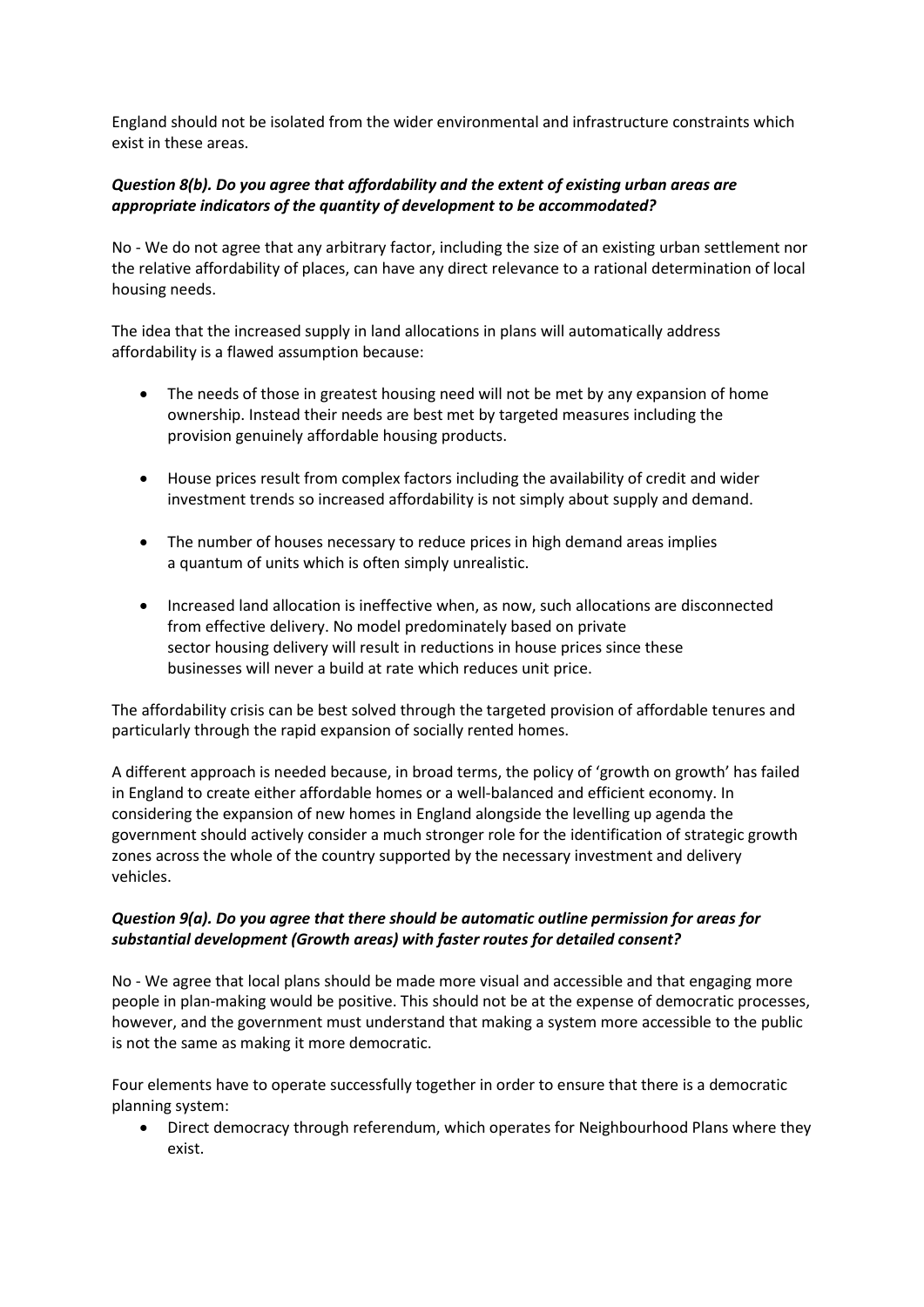- Representative democracy has to operate at national and local levels to ensure that decisions are ultimately accountable to the whole electorate.
- Participative democracy has to ensure that communities have a real measure of power to co-create decisions.
- Finally, citizens must have defined civil rights to ensure that their participation is meaningful – for example, rights to information, rights to be heard when policy is made, and rights to challenge decisions on public interest grounds.

The specific details of the proposals reduce representative democratic accountability and the individual rights of the citizen to participate and this must be addressed as planning reform is taken forward.

It is unrealistic to propose that the level of detailed needed to inform whether or not a large-scale site should receive outline planning permission can be included in a key and annotation supporting a map. References are made in the White Paper to master plans being produced, which are a critically important ingredient to deliver high quality new mixed communities, but it is unclear how existing and future communities will be involved in that process.

We are also concerned that the new system would give developers certainty on land allocation while allowing them to retain the ability to submit applications speculatively, to be determined by national policy, and by local design guides where they exist. The developer's right to appeal against refusal decisions would, we assume, also be retained. These proposals would, therefore, continue to entrench the current asymmetry in favour of the development sector in the planning system.

If the government is serious about democratizing planning and strengthening the planled approach, the reforms should introduce a limited third party right of appeal if decisions are made in renewal and growth zones that go against the plan or local design guides.

If the government wants to support large scale development, consideration needs to be given to how better support such development. To enable such development, local authorities need to plan for 40 plus years. It is currently unclear how the new system will deal with strategic sites/ new communities that are well beyond the proposed 10 year plan period. Points raised in our response to questions 7(b) and 14 also relate to this issue.

#### *Question 9(b). Do you agree with our proposals for the consent arrangements for Renewal and Protected areas?*

No – Our understanding of the consent arrangements for 'renewal areas' is that they would be a complex mixture of permitted development, permission in principle, and traditional development management. For some forms of development, design codes and patent books would determine the outcome of 'gentle densification'. We do not support the continued use of permitted development as we believe it undermines local control and place-making.

We are also concerned about the expansion of permission in principle. The Association has always been strongly opposed to any approach where the principle of the suitability of a site is divorced from its detailed impacts and design requirements. The separation of principle and detail in determining the consent for housing sites risks undermining sustainable development and results in unnecessary delay and controversy when subsequent details emerge that make a site wholly unsuitable in principle. The existing tools of outline planning permission strike a reasonable compromise balance by ensuring that design can be fully considered before full planning permission is granted. The permission in principle regime shifts this careful balance in favour of developers and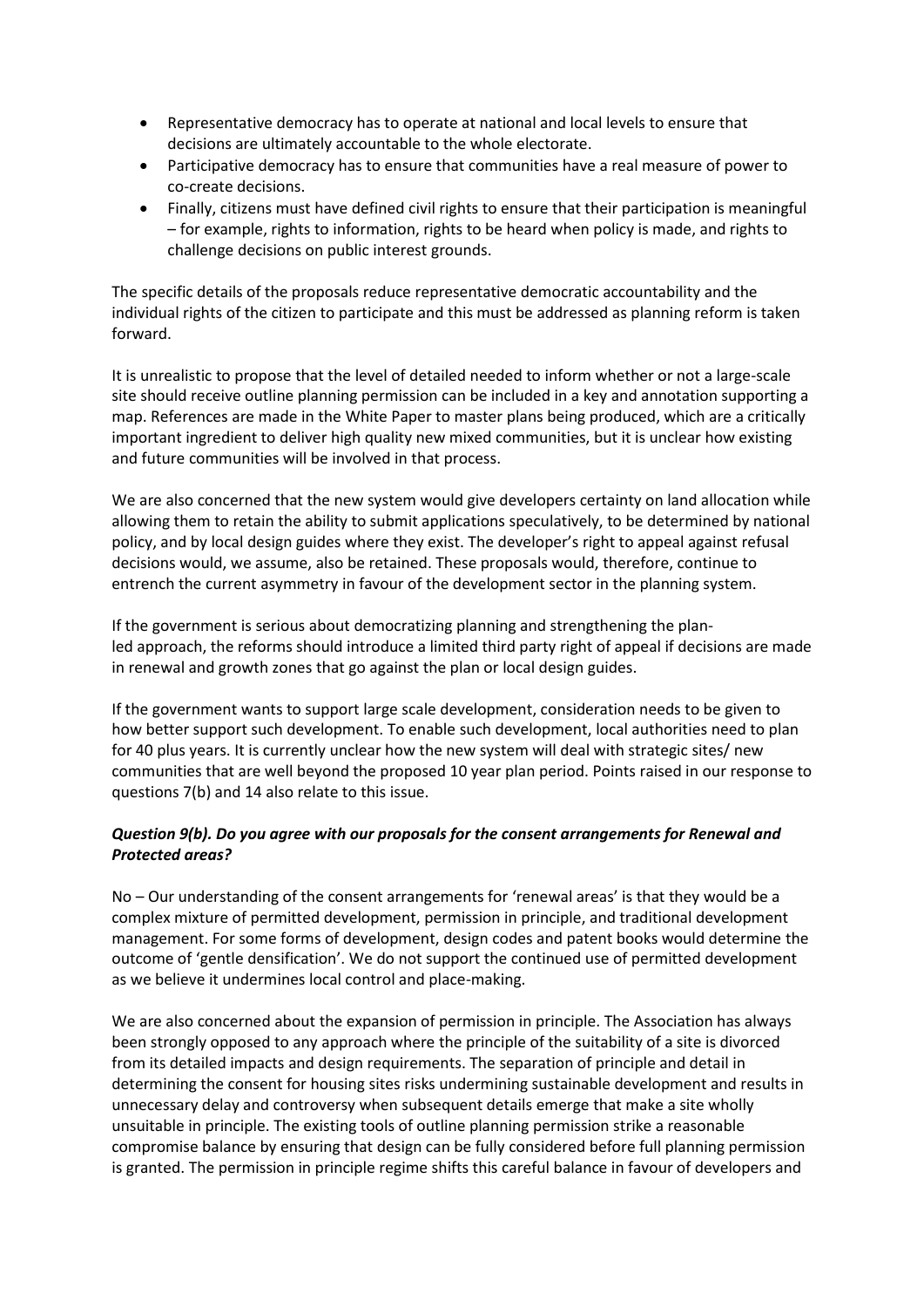away from councils and communities by granting more weight to the first stage 'inprinciple' consent. The ability of a local planning authority to require fundamental alterations to a permission in principle consent, including the number of dwellings and design requirements, is strictly limited.

For 'protected areas', these would be designated locally, but based on government guidance, and the traditional development management process would apply. In so far as policy would need to be applied to development management decisions it would be set out nationally in a set of development management policies. Until we understand what those development management policies are, we cannot be confident that this arrangement will enable appropriate development.

As we set out in our response to question 9(a), we are concerned that the new system would continue to entrench the current asymmetry in favour of the development sector in the planning system. If the government is serious about democratizing planning and strengthening the planled approach, the reforms should introduce a limited third party right of appeal if decisions are made in renewal and growth zones that go against the plan or local design guides.

#### *Question 9(c). Do you think there is a case for allowing new settlements to be brought forward under the Nationally Significant Infrastructure Projects regime?*

Based on the current NSIPs regime, no - The TCPA favours the use of modernised New Town Development Corporations to deliver large scale new communities. We set out further detail on this in our response to question 14.

We do not believe that the current Nationally Significant Infrastructure Projects (NSIPs) regime is suitable for allowing new settlements. There may be value, however, in exploring how the NSIP regime might be updated and improved so it could be deployed to support growth in some circumstances. Improvements to the NSIPs regime would need to include the introduction of clear safeguards on democratic accountability.

If the NSIP approach is to be adopted, we believe the minimum requirements for changes include:

- democratic rights to participate in the preparation of any relevant National Policy Statement,
- clear design standards; and
- positive consent of the relevant local authorities.

#### *Question 10. Do you agree with our proposals to make decision-making faster and more certain?*

No – We welcome the aspiration to involve more people in planning and to focus on delivering better outcomes. We are concerned, however, that the specific proposals focus on speed and certainty for developers rather than demonstrating a real commitment to working with local communities.

#### *Question 11. Do you agree with our proposals for accessible, web-based Local Plans?*

To an extent, yes – we agree that local plans should be more accessible and part of making them more engaging could be making them web-based. While we support the aim of increasing public participation and broadening the audience for local plan making, it is essential that new processes are able to include and engage people who are not so keen to engage digitally. This must be a consideration in the further pilots that are proposed.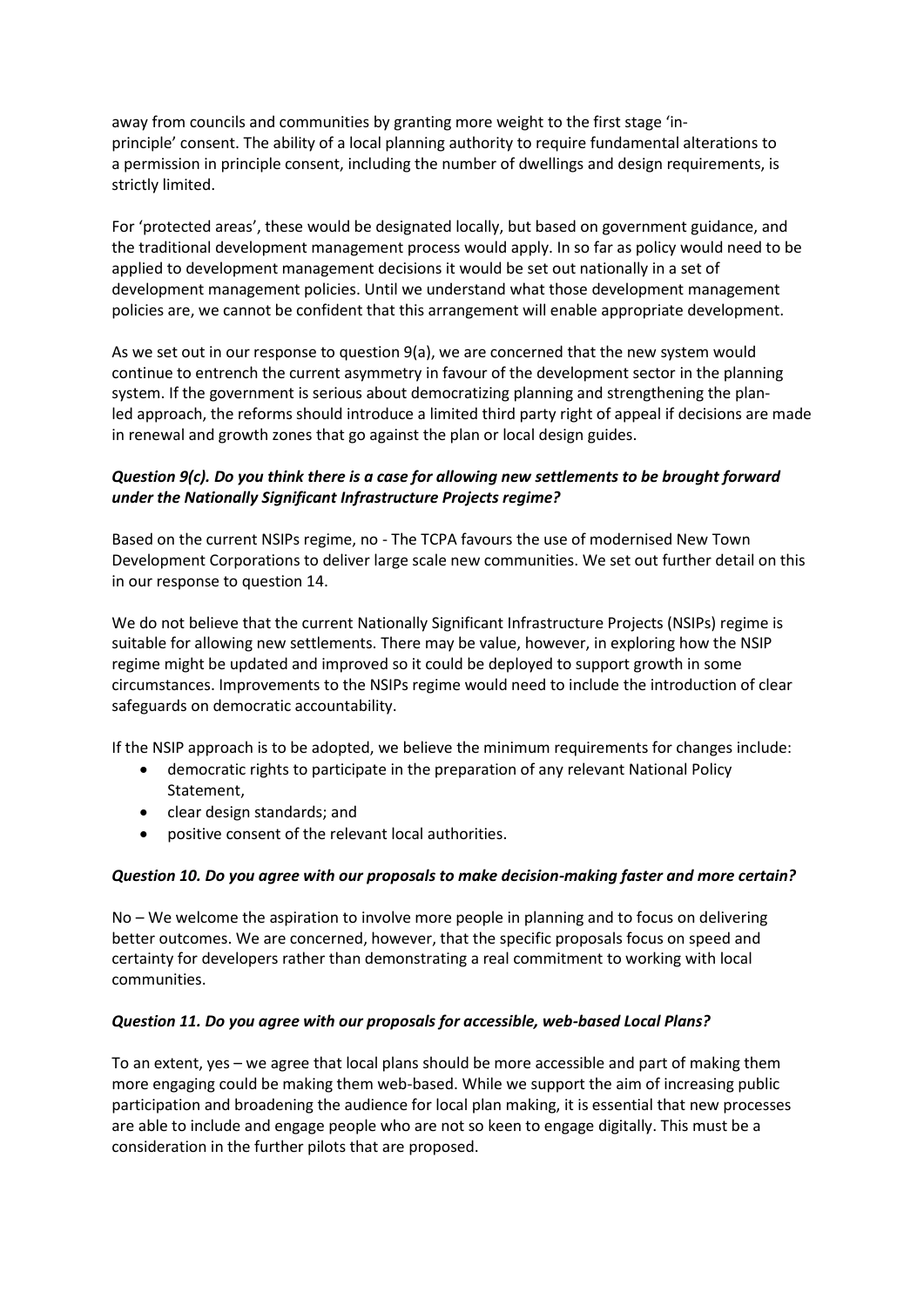Further consideration needs to be given to the data, and the quality of that data, which will underpin these plans. Environmental information should inform the development of local plans but to use evidence successfully, local authorities will need to have access to much richer information, systems, and the support of ecologists, tree officers, environmental planners and data managers. Critically, though, such an approach will not replace the need for site-specific data and potentially new survey work to understand current sensitivities, to determine whether development should be allowed.

Public health data should also underpin new local plans. This should include evidence relating to local health needs developed by local public health teams.

### *Question 12. Do you agree with our proposals for a 30-month statutory timescale for the production of local plans?*

No – We recognise the proposal includes "comprehensive 'best in class' ways of achieving public involvement" at the plan making stage and agree that more can and should be done to involve communities in plan making. But this must not be used to justify the removal of other democratic input. People's right to be heard in person by a planning inspector must be retained. It is not sufficient to propose that inspectors will have discretion about how citizens can be involved in the examination of local plans.

The right to be heard under Section 20 (6) of the 2004 Planning Act is the only clear civil right that exists in the planning process for the individual citizen. It includes the important phrase: "Any person who makes representations seeking to change a development plan document must (if he so requests) be given the opportunity to appear before and be heard by the person carrying out the examination." This allows an individual to appear in front of an inspector and exercise other opportunities to ask questions of witnesses. This opportunity for the public to interrogate the evidence is absent from the major infrastructure regime but crucial to any meaningful opportunity to participate. It is not sufficient to suggest the opportunity to appear at a public inquiry could be replaced with the opportunity for inspectors to have a telephone conversation with the citizen, or ask for further written comments, if they choose to do so.

The right to be heard in person is even more important because development plans will become the only meaningful opportunity for community engagement.

#### *Question 13(a). Do you agree that Neighbourhood Plans should be retained in the reformed planning system?*

Yes – we recognise the value of neighbourhood plans and as set out in our answer to question 7(b) believe they should be retained within a reformed, four tier planning system.

#### *Question 13(b). How can the neighbourhood planning process be developed to meet our objectives, such as in the use of digital tools and reflecting community preferences about design?*

The Secretary of State's foreword states "communities will be reconnected to a planning process that is supposed to serve them, with residents more engaged over what happens in their areas". Far from meeting this goal, restricting Neighbourhood Plans to matters of design will disempower communities as it will reduce their ability to secure the nature, scale and form of development that meets their needs.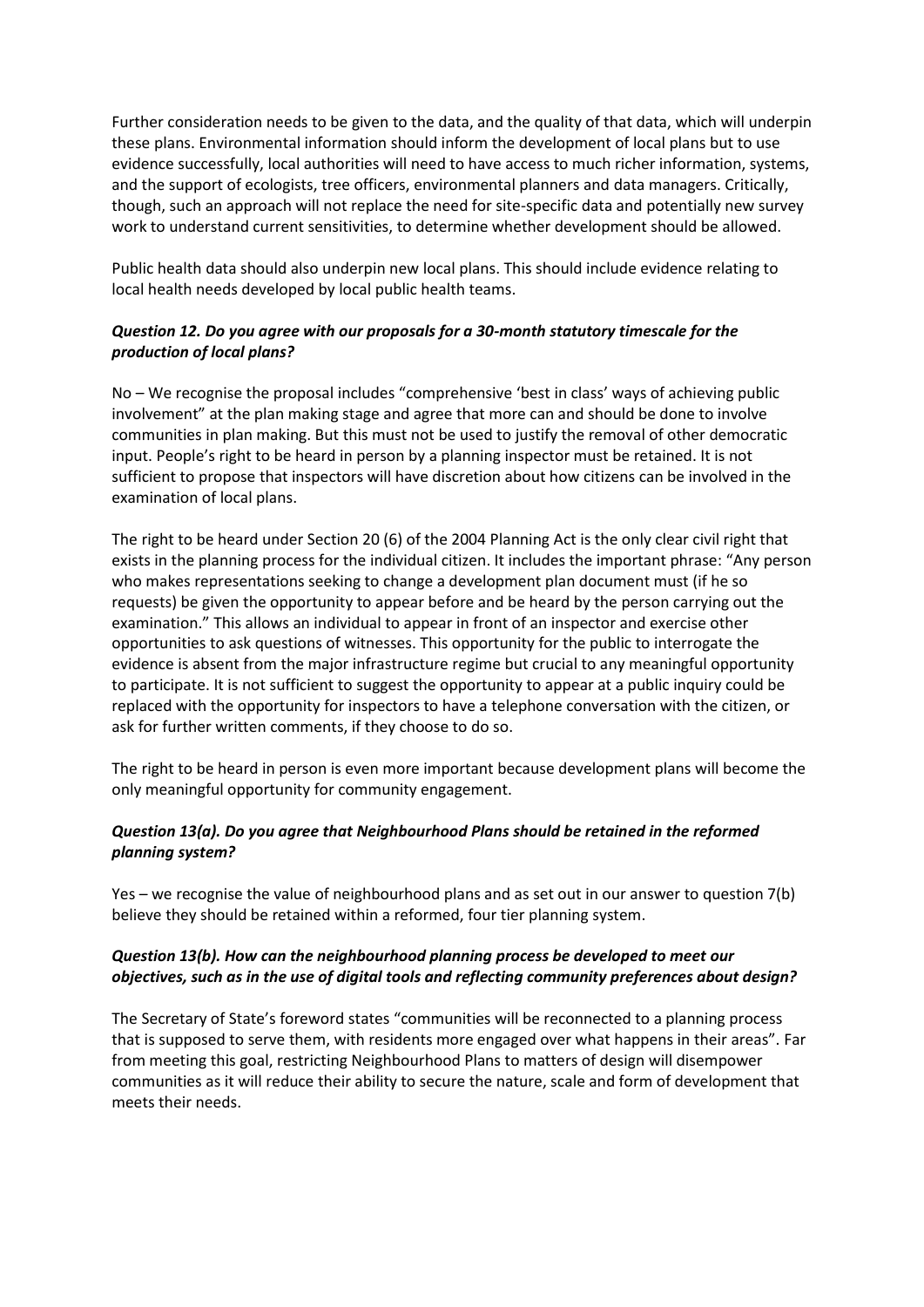It is important that within a reformed system Neighbourhood Plans should retain their current purpose and functions to bring forward high quality development and shape the use of land, so it meets their social, economic and environmental needs of the community.

To achieve this Neighbourhood Plans should be able to:

- zone land as part of a sub area in any type of area zoned through the Local Plan;
- allocate 'community priority sites' where the development specifically addresses the housing needs of their community;
- include development management policies that are specific to their Neighbourhood area. These should include design codes, but be wider to include housing mix and tenure, requirements for open space, pedestrian and cycle access, standards that move the community towards a net zero carbon position; and
- All planning decision mechanisms should require that any development in the Neighbourhood Area meets the policies and zoning included in Neighbourhood Plans.

### *Question 14. Do you agree there should be a stronger emphasis on the build out of developments? And if so, what further measures would you support?*

Yes – we agree there should be a stronger emphasis on the actual delivery of development and are disappointed that while the White Paper refers to Oliver Letwin's *Independent of Review of Build Out Rates*, there was not more detailed consideration of this important challenge. We also note that the government expects to respond shortly to the consultation on development corporations<sup>8</sup>.

The TCPA's research has demonstrated that the most effective way to deliver high quality, genuinely affordable homes in good quality environments at speed would be through modernised New Town Development Corporations (NTDCs). These bodies should combine the high place-making objectives of the Garden City movement with the effective delivery mechanisms of the New Towns Programme. Reforming NTDCs in this way would reflect the key learning of the outcomes of the original programme, particularly around governance and finance.

The TCPA also recognises the powerful opportunities for a modernised Development Corporation model to deliver the renewal of our existing towns and cities through the co-ordination of resources, delivery powers and through a strategic, long-term approach. Our work has also demonstrated the opportunity for Development Corporations to deal with large scale population change caused by the climate crisis.

In 2014 the TCPA published a detailed set of recommendations for reforming the New Towns legislation, based upon extensive research of the successes and failures of the post-war New Towns programme<sup>9</sup>. This recommended amendments to the existing processes and procedures, to ensure good placemaking, including a commitment to transfer assets to a long-term stewardship body to provide the resources to look after community assets in perpetuity, and changes to enhance public participation and commitments on climate change mitigation and adaptation. It also set out how processes of designation should be led by local authorities but enabled by government and underpinned by a robust evidence base at a national or sub-regional level. Consideration of locations should take a national strategic view, which looks beyond the South East.

Changes in 2018 to the New Towns Act 1981 creating a parallel route by enabling the creation of locally led New Town Development Corporations, enhance requirements for long-term stewardship

<sup>8</sup> Paragraph 5.9 in web accessible version of the White Paper

<sup>9</sup> See *New Towns Act 2015?* [https://www.tcpa.org.uk/Handlers/Download.ashx?IDMF=a1abf968-2127-4e0c](https://www.tcpa.org.uk/Handlers/Download.ashx?IDMF=a1abf968-2127-4e0c-a04d-fbed529fb230)[a04d-fbed529fb230](https://www.tcpa.org.uk/Handlers/Download.ashx?IDMF=a1abf968-2127-4e0c-a04d-fbed529fb230)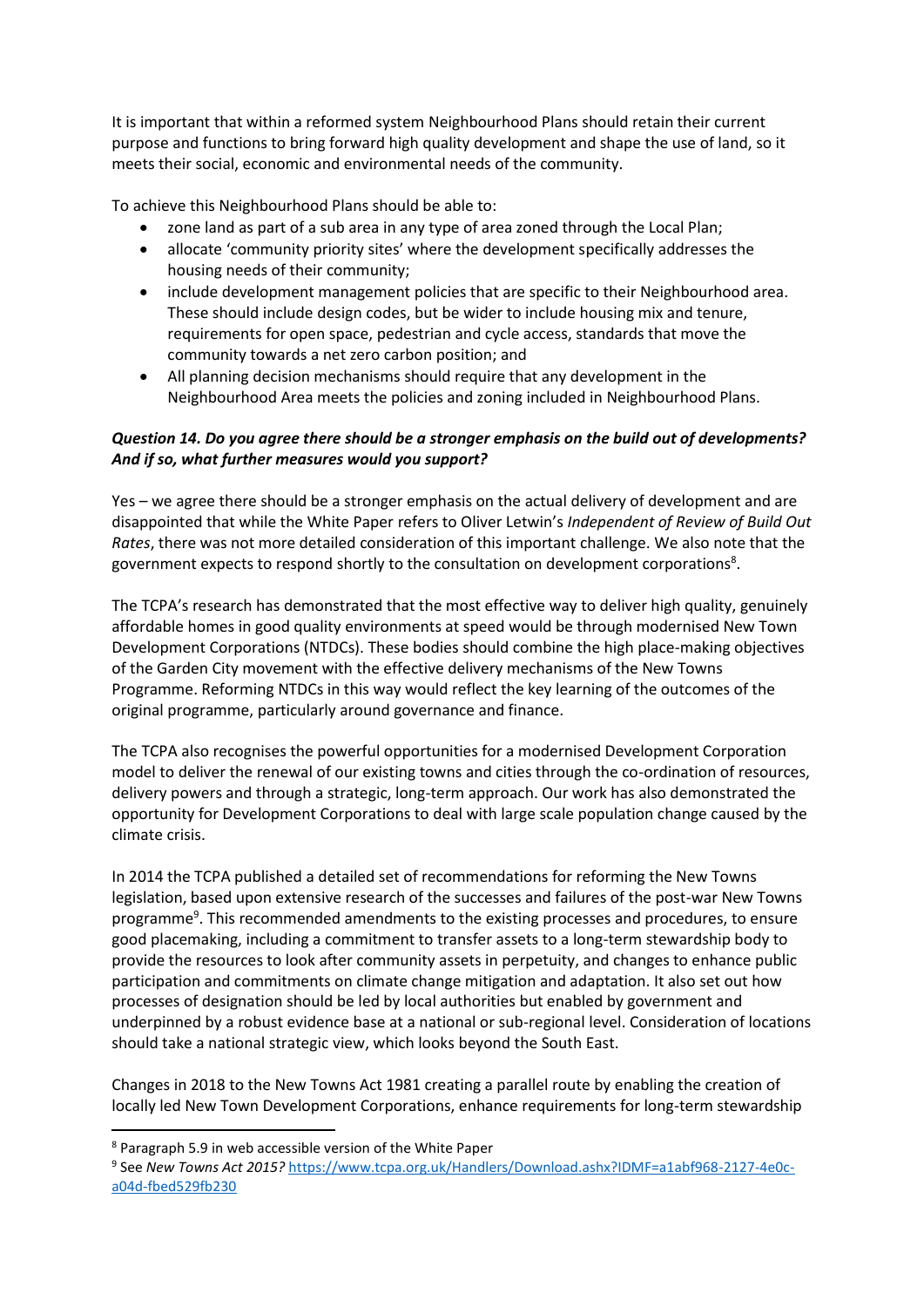and empower local authorities to have a greater role in delivery. However, these changes are not a substitute for a strategically planned, locally led and nationally enabled programme of New Towns. Further changes to the Act, alongside a clear policy framework, and investment programme are necessary to achieve the full benefits and legacy of a 21st century New Towns programme, including delivery rates.

Urban Development Corporations (UDCs) share with NTDCs the common feature of having powers of planning, land assembly and investment. However, UDCs do not have plan-making powers, have a shorter life, cover a smaller geographical area, cannot develop housing themselves, and are more likely to be micro-managed by their sponsoring department and HM Treasury. UDCs have been used by successive governments for area renewal and regeneration in places such as the London Docklands and, more recently, in West Northamptonshire and at Ebbsfleet. In the past they have driven change but have also proved controversial in terms of public engagement and securing highquality outcomes. For example, some UDCs in the 1980s appeared to make little effort to follow plans and policies laid down by the local authority, whereas many NTDCs made strenuous efforts to do so.

The Government's use of an Urban Development Corporation at Ebbsfleet demonstrates the need for clear duties on quality and inclusion. Neither the Order setting up Ebbsfleet Urban Development Corporation nor the policy brief from the then Department for Communities and Local Government contained reference to any clear standards on social housing, climate change or long-term stewardship of development values for the community.

Until recently Ebbsfleet UDC did not have the opportunity to own any land within the site, making it more than challenging to implement the full range of Garden City principles and the opportunities they present at the site. Any future use of UDCs for large-scale development, whether for new development or renewal of existing places, must address the core issues of Objects and Powers, Oversight and Governance outlined above.

The TCPA is committed to the need for a modernised New Towns Act. A modernised Act could consolidate the law for Development Corporations and outline their renewed commitment to delivering high quality, genuinely affordable and economically vibrant places in healthy communities, at speed. This should be backed by a strong policy support and investment as part of a strategic, national approach to considering housing growth and renewal.

### *Question 15. What do you think about the design of new development that has happened recently in your area?*

The TCPA has consistently raised concerns about the quality of new development and our belief that too many new homes are undermining people's health, wellbeing and life chances. To address this issue, both for homes being granted planning permission and those being delivered via permitted development rights, we believe the planning system should be underpinned by strong, legally binding minimum standards on all issues which determine the decency of our homes. This includes minimum space, access to green areas, fire safety, climate change, walkable neighbourhoods and air pollution. These should be defined at the national level to ensure that all new homes support the health and wellbeing of their residents. Doing so would bring clarity to confusing systems and demonstrate how seriously the government takes these issues.

If the government is serious about engaging more people in decision making and improving the quality of development, they should also give local authorities the power to decide which permitted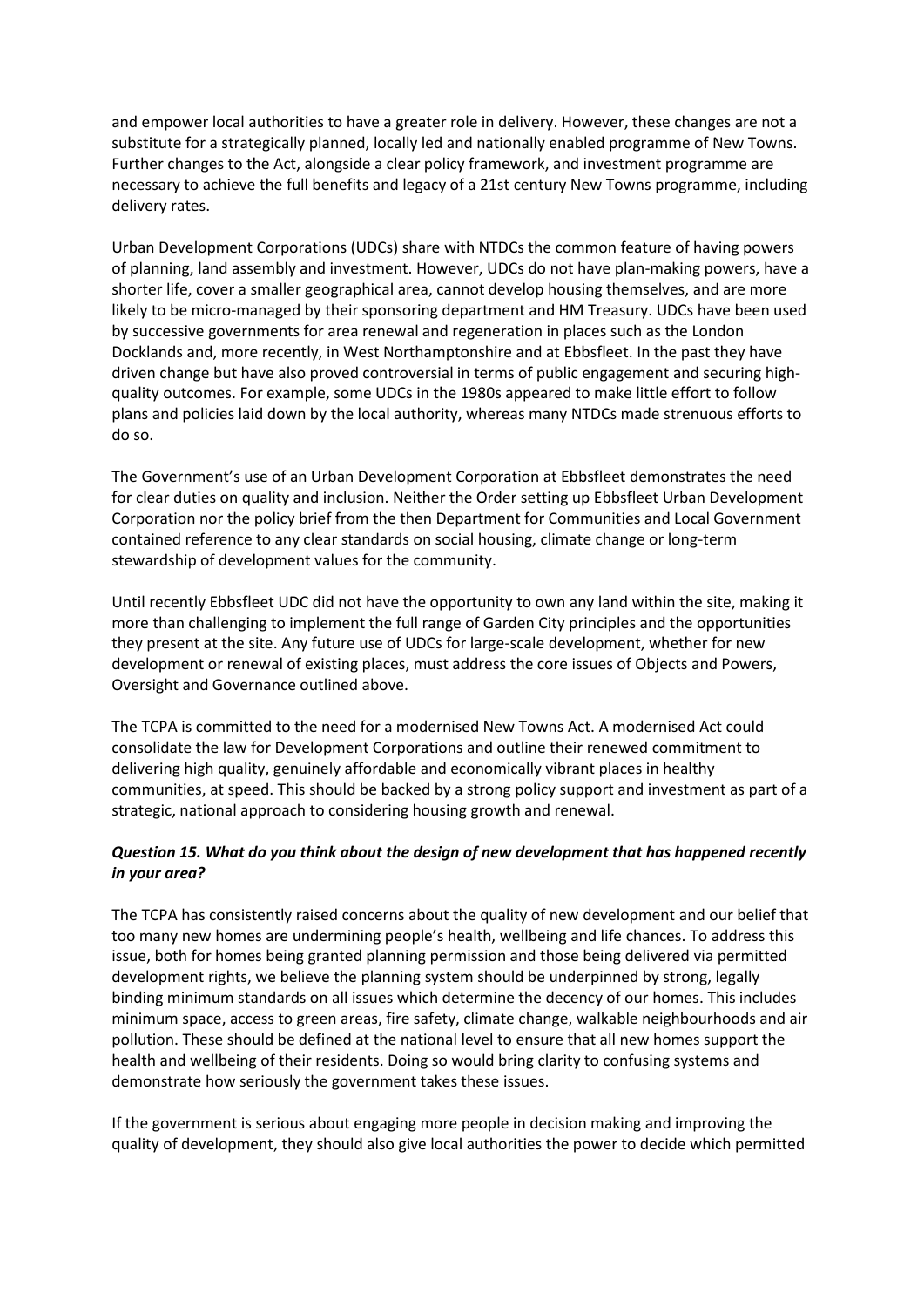development rights are applied to their local area. This decision should be informed by the needs of the local community.

### *Question 16. Sustainability is at the heart of our proposals. What is your priority for sustainability in your area?*

Tackling the climate crisis is the top priority for tackling sustainability in all areas.

The planning system has a unique contribution to make in the effective delivery of the UK Government's carbon reduction target. Planning is fundamental to positively delivering new renewable energy systems, to promoting the carbon the performance of what we build, of finding the right sustainable locations and of designing places to support healthy and zero carbon transport options.

It is vital any new planning system should have climate change as its first legal and policy priority. But the White Paper, creates real uncertainty about the role of the system in tackling climate change and fails to provide any detailed explanation of how carbon reductions will be secured through the new proposed framework. Where the White Paper is specific, for example, on the energy performance of buildings, it is deeply disappointing that there is no specific date by which zero carbon homes will be delivered. This could have previously been achieved in 2016.

In considering the objectives of a new planning system for England it is vital that government sets out clearly how carbon reduction fits with its other objectives around housing delivery and securing beauty. The new system must align the legal objectives of town planning with the 2008 Climate Act. As part of the new system the existing legal duty on development plans to address climate change should be expanded in scope and strengthened in effect. The duty must apply to both development planning and development management and include explicit reference to implementing the carbon reduction budgets required by the 2008 Climate Act. The duty should also apply to the development of any design codes and pattern books and to neighbourhood plans<sup>10</sup>.

#### *Question 17. Do you agree with our proposals for improving the production and use of design guides and codes?*

No – As stated in response to question five, considering the importance of local design guides in the new system, and to make sure that they carry sufficient weight and local communities are central to their development, the proposals should be revised. Local design guides must be developed for inclusion in the local plan, rather than it being seen as a 'twin track' approach.

We recognise that there are examples of local design codes being developed with existing communities and used effectively. They can be positive in terms of ensuring places are more walkable, have access to green space and new development fits with the existing design and their scope must be broad enough to make sure they deliver beautiful, healthy new homes and development. This should include them being able to set out standards for the quality of new homes, as well as requirements for the external environment. I am concerned however about the extent to which they really will be able to inform development within the proposed new planning system.

<sup>&</sup>lt;sup>10</sup> Far more detail on this is set out in our additional joint response developed with Centre for Sustainable Energy, *Why the Planning System needs to be at the heart of delivering the UK's Climate Change targets* - [https://www.cse.org.uk/downloads/reports-and-publications/policy/planning/planning-white-paper](https://www.cse.org.uk/downloads/reports-and-publications/policy/planning/planning-white-paper-consultation-october-2020.pdf)[consultation-october-2020.pdf](https://www.cse.org.uk/downloads/reports-and-publications/policy/planning/planning-white-paper-consultation-october-2020.pdf)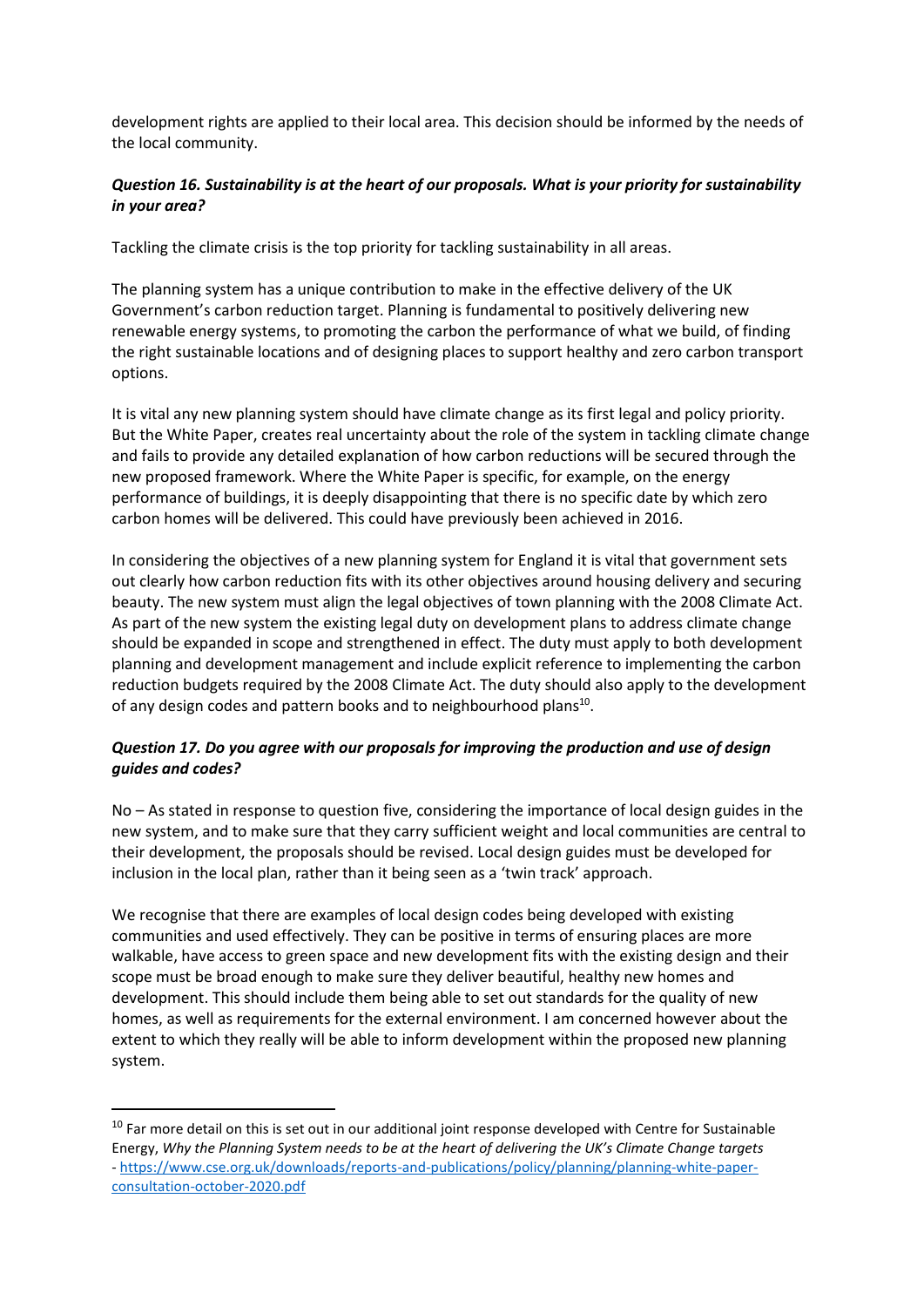The front of the White Paper shows Nansleden in Cornwall, which has successfully developed and used a local design code. A key factor in the success of the code, however, the control that the Duchy of Cornwall has over what development and changes are allowed in the area. They have much more control than a local planning authority. Further thought needs to be given to how to make sure local design codes or pattern books carry enough weight in the system to make them meaningful. Especially as permitted development rights continue to operate.

### *Question 18. Do you agree that we should establish a new body to support design coding and building better places, and that each authority should have a chief officer for design and placemaking?*

Yes, in principle – we support the proposal that each authority should have a chief officer for design and place-making. But as the White Paper notes, this needs to be in the context of improving resourcing and supporting culture change in local authorities. It will be important that the chief officers are effective leaders and have enough agency to support place-making.

If the new chief officer role is to be able to make a different the planning reforms must include the returning of powers to local authorities by giving them the power to decide which permitted development rights are applied to their local area. This decision should be informed by the needs of the local community.

In terms of establishing a body to support design coding and building better places we agree that options should be explored. We do not however believe it necessarily needs to be a 'new' body. Considering that the Commission for Architecture and the Built Environment was merged into Design Council in 2011, we hope careful consideration will be given to the role of the Design Council, and other existing bodies with relevant expertise, and how they might be able to provide support.

### *Question 19. Do you agree with our proposal to consider how design might be given greater emphasis in the strategic objectives for Homes England?*

Yes – we agree that Homes England's objectives should be strengthened to give greater weight to design quality, and that design quality and environmental standards should be more deeply embedded in all Homes England's activities and programmes of work.

#### *Question 20. Do you agree with our proposals for implementing a fast-track for beauty?*

No – while we agree with the principle that the planning system should enable the delivery of highquality development, we do not support the proposed widening of permitted development rights. Good design cannot be reduced solely to a pattern book approach, which allows developers to simply tick boxes to achieve consent. Rather, good design requires both detailed community participation and acute awareness that each site and development will be different.

We appreciate the valuable role design codes and pattern books can play in some locations. But a crucial part of being able to make sure developers adhere to these relates to control. Speaking about Nansleden, for example, a representative of the Duchy of Cornwall highlighted that their control over what is built and changed is critically important to achieving a well-designed, beautiful place. The representative noted that the Duchy has more control as the owner of the estate than a planning department does.

Codified requirements that are used to determine the acceptability of development also have major drawbacks. Where requirements are light touch, as is the case with the current Permitted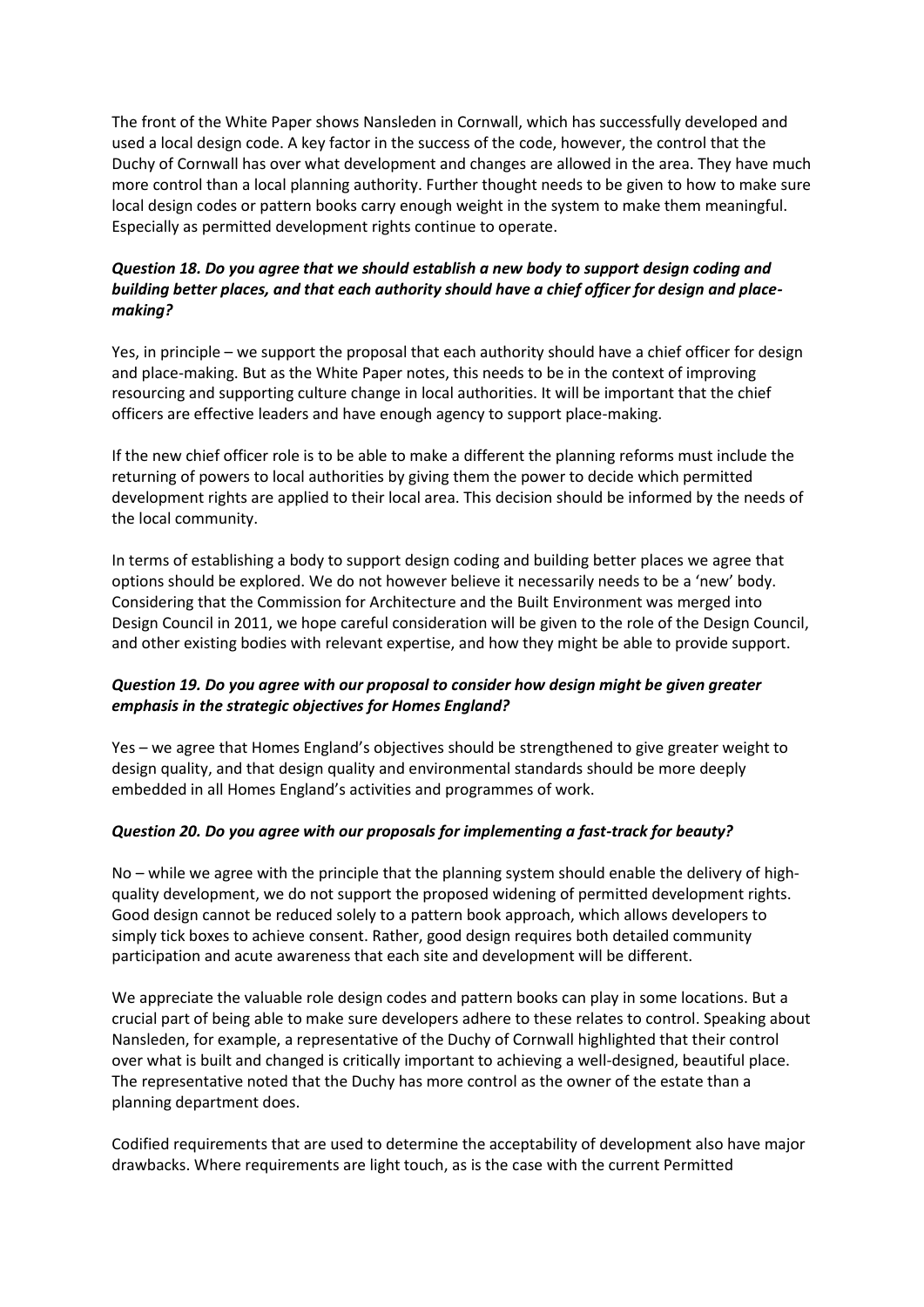Development Rights regime, the outcomes are too often extremely poor. Where more detailed codes are proposed minimum standards can be improved but limited building types can lead to monolithic and potentially boring urban development. We do not support, therefore, the idea of using permitted development rights to deliver well designed places.

We do however support the element of the proposals that would require masterplans to be developed for sites designated as growth areas.

#### *Question 22(a). Should the Government replace the Community Infrastructure Levy and Section 106 planning obligations with a new consolidated Infrastructure Levy, which is charged as a fixed proportion of development value above a set threshold?*

No – before a decision about whether a consolidated Infrastructure Levy should be taken forward much further detailed policy work and modelling is needed.

Consideration also needs to be given to how important but non-monetary elements of Section 106 Agreements could be captured within a reformed Levy. So, for example, how do we make sure that rural affordable homes are affordable in perpetuity or arrangements are made to support the longterm stewardship of new community assets?

We recognise there is potential merit in a nationally established levy for infrastructure, which could reduce the well documented transaction costs of Section 106 agreements. It is also the case that the TCPA has long advocated the capture and recycling of land values to more effectively deliver highquality places secured over the long term through stewardship agreements. But a national levy needs to draw on the lessons of past attempts to capture a fair share of development values and to provide clarity on precisely how the overall yield of values would be increased.

There are four key initial concerns here:

- The mechanism of 'right pricing' land, where policy requirements are established upfront and then factored into land transactions, is a credible route to capturing values for public benefit. Changes in national policy and guidance on viability testing were made in 2019 to allow this mechanism to be more effectively deployed. A comprehensive economic assessment of the effectiveness of these changes is important in shaping the debate about future reform.
- In order to sustain the assertion that any new system would provide greater yields it is necessary to provide detailed modelling showing at what level the 'value-based minimum threshold' could be set and the impact of that threshold on development values, land prices, and developer profits. Given that some factors, such as build costs, are largely fixed, the delivery of increased public benefits rests on reducing developer profits or landowner returns.
- Development values are not a money tree. Landowners will not bring land to market if they think that they can wait for more positive policy conditions – this is the history of the three previous attempts at nationally organised betterment taxation. While capital gains tax is mentioned in the White Paper, land tax stamp duty is not – and this is important, because aspects of betterment values accruing to landowners are already subject to this taxation regime. These costs, plus the wider costs of delivering better design and the proposed new legal requirements for net gain for nature, have to be met by development values which are ultimately a finite resource.
- The proposals are silent on what would happen if landowners do not wish to sell, but we can infer that public authorities would need to compulsorily purchase the land. If that were to be the case, changes also need to be made to the compulsory purchase code, at least to clarify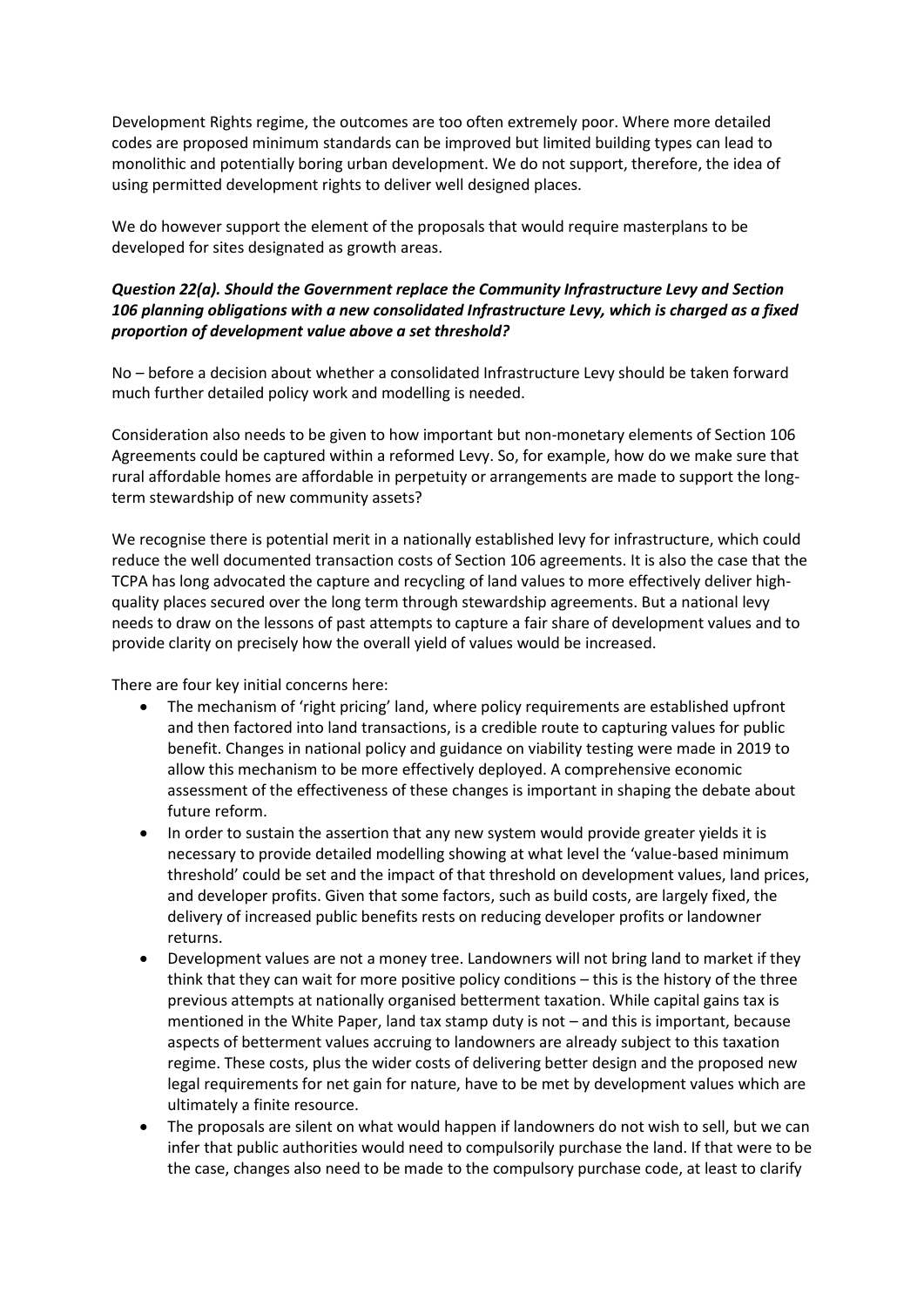the differing application of hope value between viability testing and compulsory purchase compensation.

One obvious problem with the current regime, noted in the White Paper but not dealt with, is the highly spatially regressive impact of Section 106 agreements. The current system yields most in highdemand areas and therefore disadvantages lower-demand places with real regeneration needs.

Again, further consideration must be given to this challenge before any reforms are taken forward.

The Final Report of the Raynsford Review discusses how elements of betterment values could be redistributed through both capital gains tax and land tax stamp duty; and it also advocates a more focused approach to capturing land values for large-scale development through Development Corporations. These measures remain a more practicable approach to the reform of Section 106 agreements and CIL<sup>11</sup>.

### *Question 22(b). Should the Infrastructure Levy rates be set nationally at a single rate, set nationally at an area-specific rate, or set locally? [Nationally at a single rate / Nationally at an area-specific rate / Locally]*

Locally – if there is to be a Levy thresholds and rates should be set locally. Setting a national threshold and rates will take no account of differences in housing markets, that can even vary within local authority areas.

#### *Question 22(c). Should the Infrastructure Levy aim to capture the same amount of value overall, or more value, to support greater investment in infrastructure, affordable housing and local communities?*

More value – The TCPA has long advocated the capture and recycling of land values to more effectively deliver high-quality places. But, as set out in our response to question 22(a), much more detailed consideration needs to be given to how value is captured and distributed before any reforms are taken forward.

#### *Question 23. Do you agree that the scope of the reformed Infrastructure Levy should capture changes of use through permitted development rights?*

Yes – it is important that all homes, including those delivered via permitted development rights contribute towards to delivery of much needed infrastructure, including but not limited to affordable homes.

#### *Question 24(a). Do you agree that we should aim to secure at least the same amount of affordable housing under the Infrastructure Levy, and as much on-site affordable provision, as at present?*

Yes – Section 106 agreements are currently a critically important route for delivering affordable housing and any new system must aim to secure at least the same amount of affordable housing and ideally more. We are concerned however that much more detailed modelling and policy development needs to be undertaken to make sure that this commitment is met.

<sup>11</sup> See recommendations 17 – 20 in *Planning 2020: Raynsford Review of Planning in England Final report* <https://www.tcpa.org.uk/Handlers/Download.ashx?IDMF=30864427-d8dc-4b0b-88ed-c6e0f08c0edd>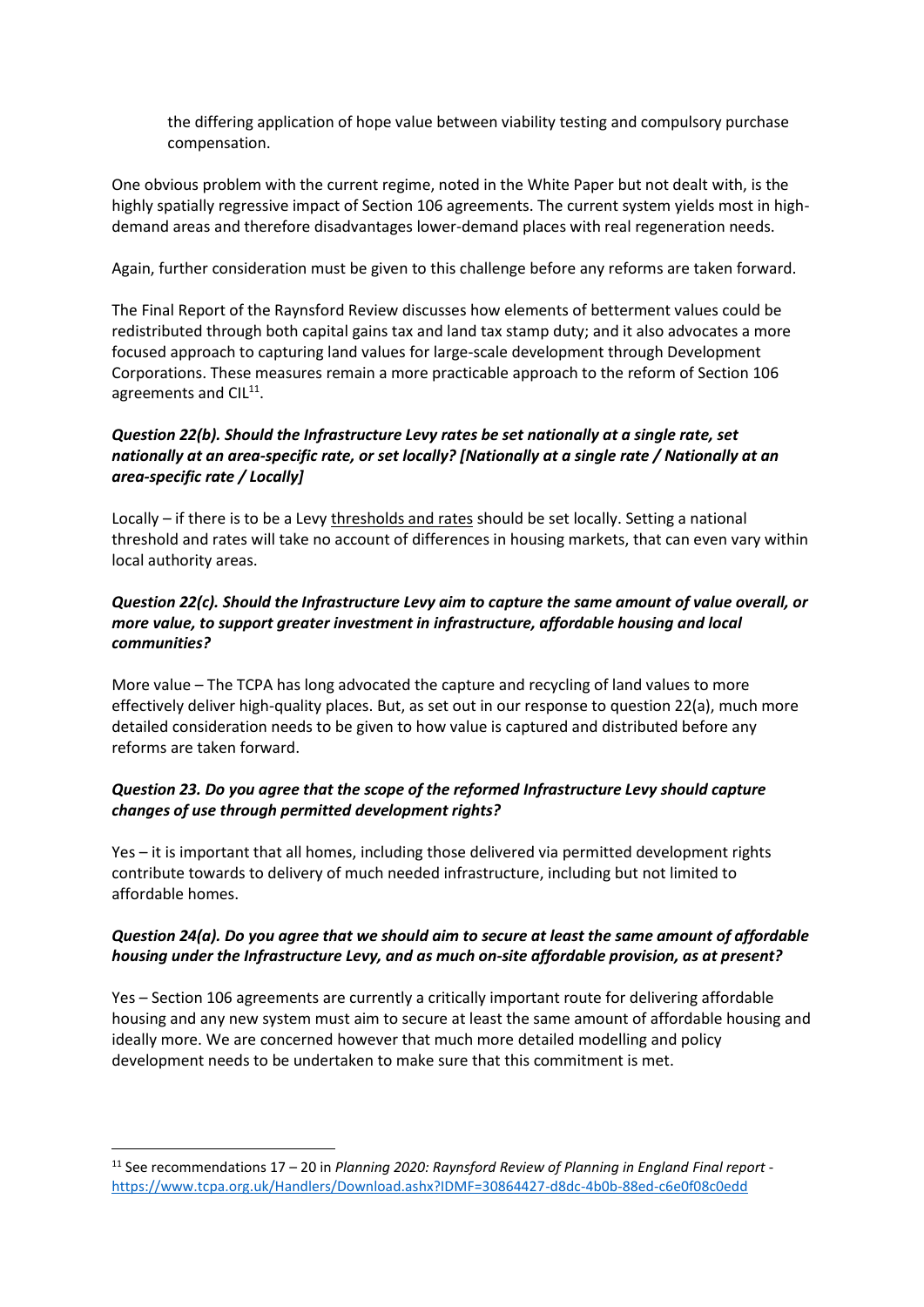In continuing to develop this policy proposal it is important that the government recognises the need for affordable housing to be provided in mixed use developments. This is why prioritising onsite provision is crucial.

We are also clear that additional government funding for genuinely affordable, social housing is needed if homes are to be delivered to meet needs.

### *Question 25(a). If yes, should an affordable housing 'ring-fence' be developed?*

Yes – an appropriate amount of Levy funding should be ring-fenced to ensure that affordable housing continues to be delivered on-site at current levels or higher.

#### *Question 26. Do you have any views on the potential impact of the proposals raised in this consultation on people with protected characteristics as defined in section 149 of the Equality Act 2010?*

We are disappointed that the government has not undertaken its own impact assessment to understand the potential impacts of these proposals and published it alongside the consultation.

Local plans should be made more accessible and transparent and digital tools have a role to play in that. But those sections of society who are less willing and/or able to access information digitally should not be excluded from processes.

## **4. Responses to specific proposals not covered by questions**

Proposal 15 sets out the government's intention to amend the National Planning Policy Framework to support a reformed planning system to play a role in mitigating and adapting to climate change. To inform thinking about how climate change needs to be properly embedded at the heart of the planning system we have submitted an additional response to this consultation, which we developed with the Centre for Sustainable Energy (CSE)<sup>12</sup>.

In addition to policy change we believe the proposed new planning regime should confirm a clear and specific duty that local planning should address climate change by comprehensively binding together the Town and Country Planning Act and the Climate Change Act. This should build upon the existing legal duty in section 19 of the 2004 Planning Act. The duty should be contained as part of the wider statutory purpose of planning around sustainable development, should apply to both development planning and development management and should include explicit reference to implementing the carbon reduction budgets required by the 2008 Climate Act.

National planning policy must then translate this overall legal duty into clear policy priorities so that action on carbon reduction is the first amongst equals of material considerations in the planning process. National policy should also set out a carbon reductions delivery test to ensure that all local authorities are accountable for any failure to achieve carbon reductions in new development the same way they are accountable for a failure to deliver housing targets.

Amends are also needed to national planning guidance, and specific recommendations about this are made in our joint response with CSE.

<sup>12</sup> Se[e https://www.cse.org.uk/downloads/reports-and-publications/policy/planning/planning-white-paper](https://www.cse.org.uk/downloads/reports-and-publications/policy/planning/planning-white-paper-consultation-october-2020.pdf)[consultation-october-2020.pdf](https://www.cse.org.uk/downloads/reports-and-publications/policy/planning/planning-white-paper-consultation-october-2020.pdf)